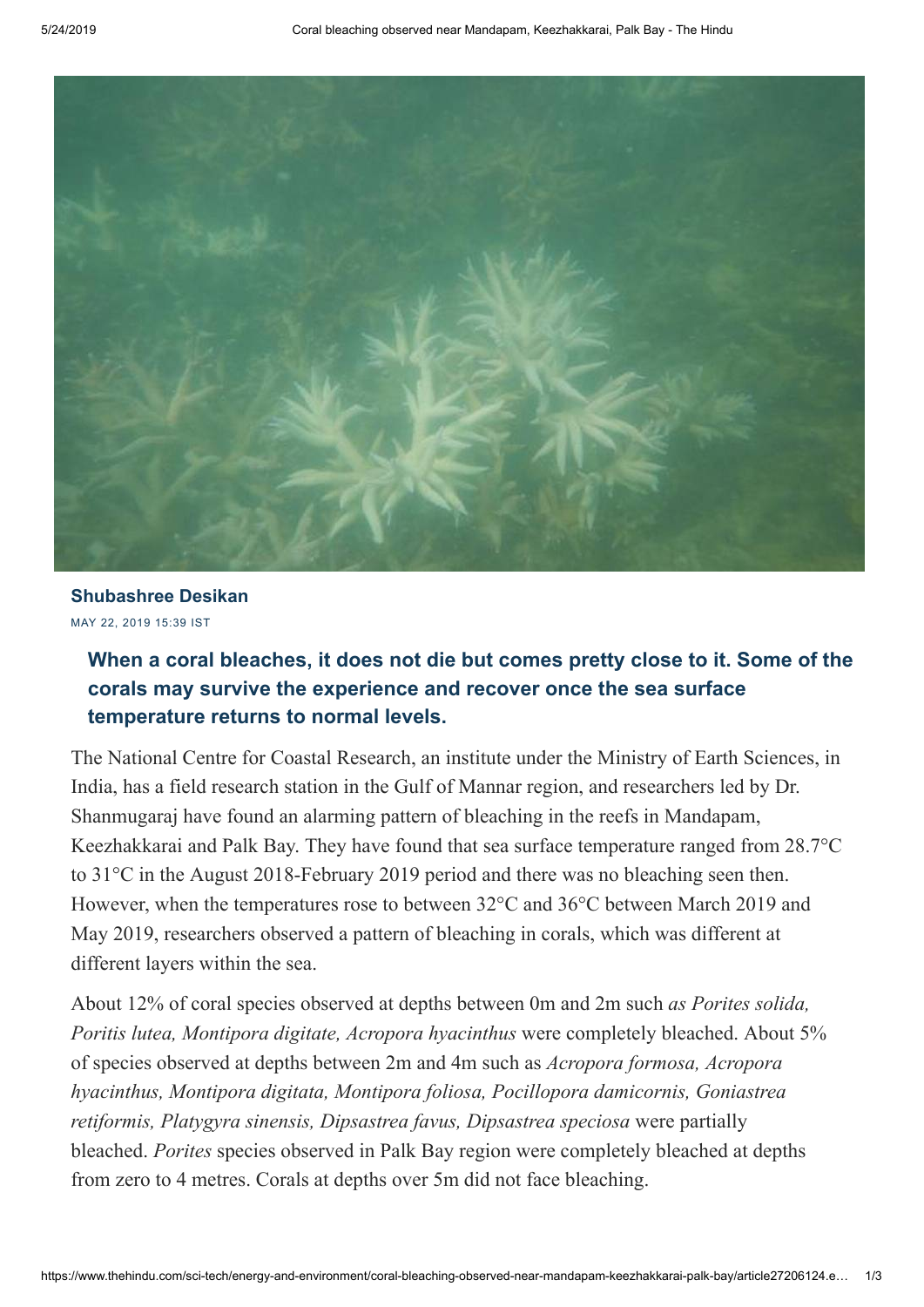

Montipora foliosa. Photo: National Centre for Coastal Research

In some sites the massive corals such as *Porites* species were completely bleached but branching corals such as *Montipora digitata* and *Acropora* species, were not bleached.

Coral reefs are important hotspots of biodiversity in the ocean. Corals are animals in the same class (Cnidaria) as jellyfish and anemones. They consist of individual polyps that get together and build reefs. Coral reefs support a wide range of species and maintain the quality of the coastal biosphere. Corals control the level of carbon dioxide in the water by converting it into a limestone shell. If this process does not take place, the amount of carbon dioxide in the ocean water would increase significantly and affect ecological niches.

Coral reefs are threatened by **[climate change.](https://www.thehindu.com/tag/994-993/climate-change/?utm=bodytag)** When the sea surface temperature increases beyond a tolerable limit, they undergo a process of bleaching. Basically bleaching is when the corals expel a certain algae known as zooxanthellae, which lives in the tissues of the coral in a symbiotic relationship. About 90% of the energy of the coral is provided by the zooxanthellae which are endowed with chlorophyll and other pigments. They are responsible for the yellow or reddish brown colours of the host coral. In addition the zooxanthellae can live as endosymbionts with jellyfish also.